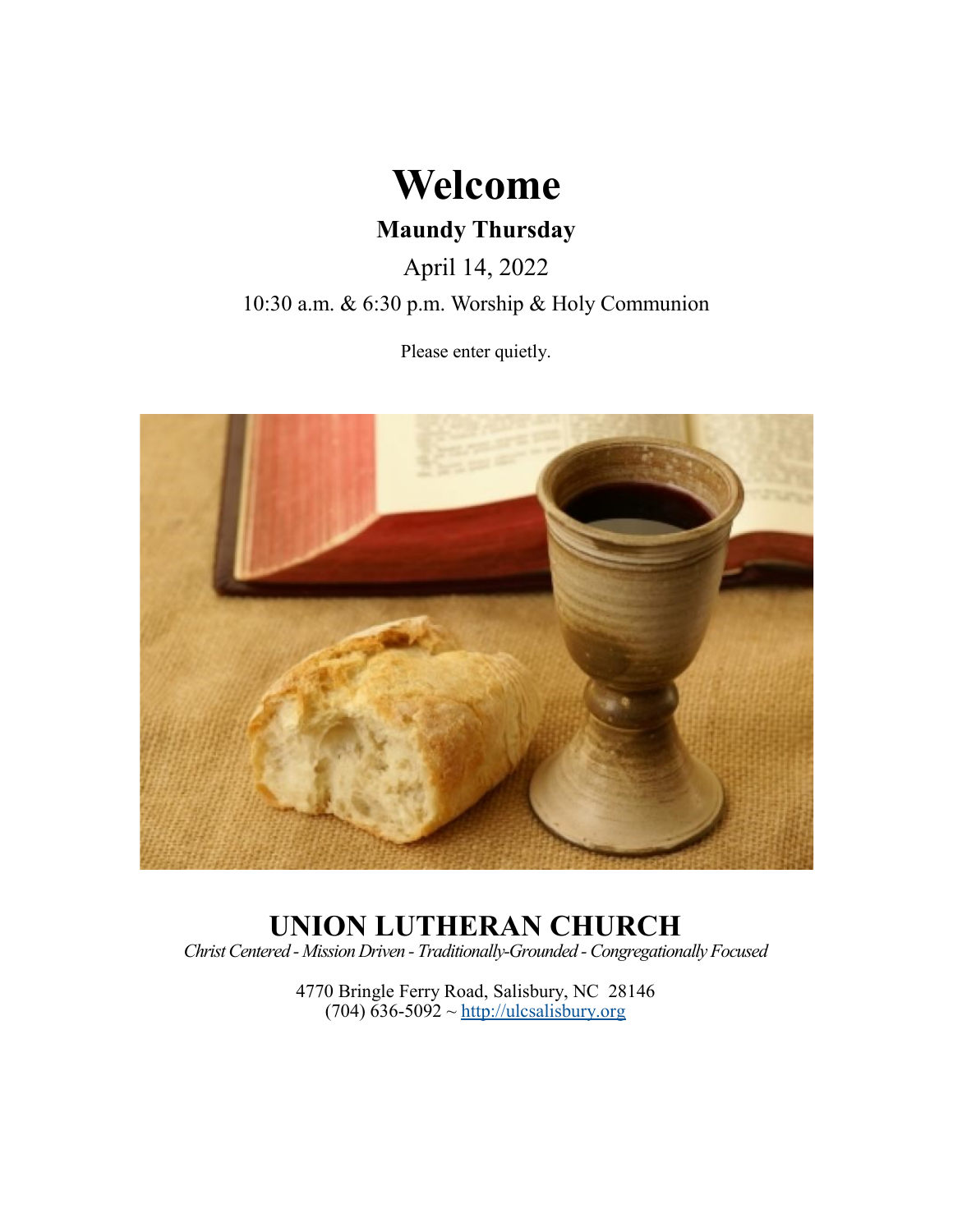# WELCOME AND ANNOUNCEMENTS

*As you prepare for worship, we invited you to be seated quietly and use a moment to reflect on Psalm 16.* PSALM 16

<sup>1</sup> Protect me, O God, for in you I take refuge.

- $2$  I say to the LORD, "You are my Lord; I have no good apart from you."
- $3$  As for the holy ones in the land, they are the noble, in whom is all my delight.
- <sup>4</sup> Those who choose another god multiply their sorrows; their drink offerings of blood I will not pour out or take their names upon my lips.
- <sup>5</sup> The LORD is my chosen portion and my cup;
- you hold my lot.
- $6$ <sup>6</sup> The boundary lines have fallen for me in pleasant places; I have a goodly heritage.
- $7$  I bless the LORD who gives me counsel; in the night also my heart instructs me.
- <sup>8</sup> I keep the LORD always before me;

because he is at my right hand, I shall not be moved.

- <sup>9</sup> Therefore my heart is glad, and my soul rejoices;
- my body also rests secure.
- $10$  For you do not give me up to Sheol, or let your faithful one see the Pit.
- $11$  You show me the path of life. In your presence there is fullness of joy; in your right hand are pleasures forevermore.

# PRELUDE Love Consecrates the Humblest Act Long

*Please stand as able.*

# BRIEF ORDER FOR CONFESSION AND FORGIVENESS:

P As often as we eat of the bread and drink of the cup, we proclaim the Lord's death until he comes. Therefore, let us examine ourselves, that we may eat of the bread and drink of the cup, receiving in faith the grace of God which is poured out upon us through this holy supper. *Based on 1 Corinthians 11:27-28*

*Silence for self-reflection and examination*

- P Most merciful God,
- **C we confess that we are in bondage to sin and cannot free ourselves. We have sinned against you in thought, word, and deed, by what we have done and by what we have left undone. Lost in our own selfish concerns, we have often failed to consider the needs of those around us. We pray that you would open our eyes to one another, and strengthen the communion we share as fellow members of the body of Christ. Amen**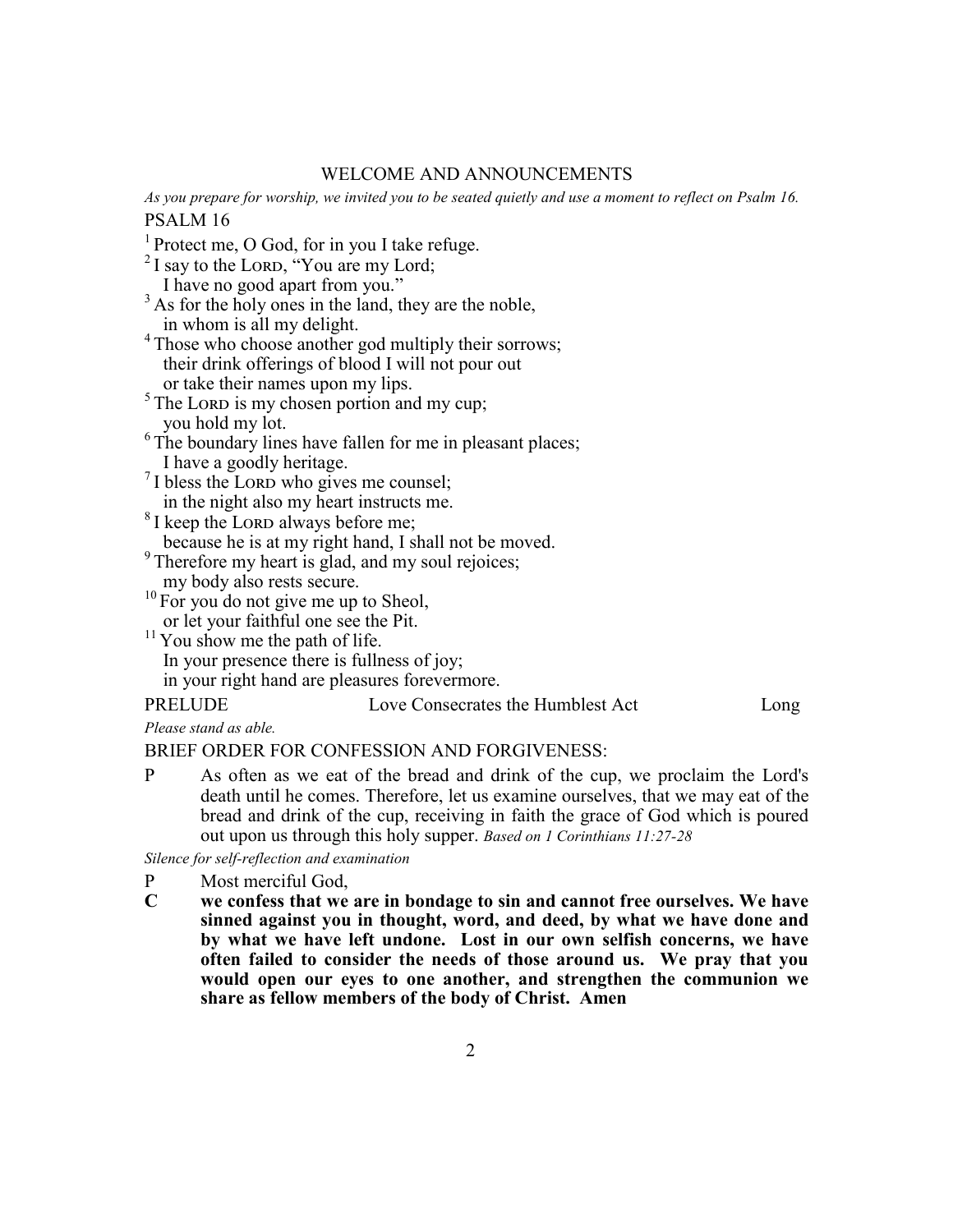P In the mercy of almighty God, Jesus Christ was given to die for you, and for his sake God forgives you all your sins. For here in the Sacrament, you receive from Christ's lips the forgiveness of sins, which contains and conveys God's grace and Spirit with all his gifts, protection, defense, and power. *From Luther's Large Catechism*

# **C Amen**

| <b>HYMN</b> | Love Consecrates the Humblest Act | LBW#122 |
|-------------|-----------------------------------|---------|
|             |                                   |         |

*Please be seated.*

FIRST LESSON: Jeremiah 31:31-34

 $31$ "Behold, the days are coming, declares the Lord, when I will make a new covenant with the house of Israel and the house of Judah,  $32$  not like the covenant that I made with their fathers on the day when I took them by the hand to bring them out of the land of Egypt, my covenant that they broke, though I was their husband, declares the Lord.  $33$ For this is the covenant that I will make with the house of Israel after those days, declares the Lord: I will put my law within them, and I will write it on their hearts. And I will be their God, and they shall be my people. <sup>34</sup>And no longer shall each one teach his neighbor and each his brother, saying, 'Know the Lord,' for they shall all know me, from the least of them to the greatest, declares the Lord. For I will forgive their iniquity, and I will remember their sin no more."

Lay Reader Here ends the reading.

SECOND LESSON: Hebrews 10:15-25

<sup>15</sup>The Holy Spirit also bears witness to us; for after saying,  $164$ This is the covenant that I will make with them after those days, declares the Lord: I will put my laws on their hearts, and write them on their minds," <sup>17</sup>then he adds, "I will remember their sins and their lawless deeds no more." <sup>18</sup>Where there is forgiveness of these, there is no longer any offering for sin. <sup>19</sup>Therefore, brothers, since we have confidence to enter the holy places by the blood of Jesus,  $^{20}$ by the new and living way that he opened for us through the curtain, that is, through his flesh, <sup>21</sup> and since we have a great priest over the house of God,  $^{22}$ let us draw near with a true heart in full assurance of faith, with our hearts sprinkled clean from an evil conscience and our bodies washed with pure water.  $^{23}$  Let us hold fast the confession of our hope without wavering, for he who promised is faithful. <sup>24</sup>And let us consider how to stir up one another to love and good works,  $^{25}$ not neglecting to meet together, as is the habit of some, but encouraging one another, and all the more as you see the Day drawing near.

Lay Reader Here ends the reading

*Please stand as you are able.*

LENTEN RESPONSE (Joel 2:13)

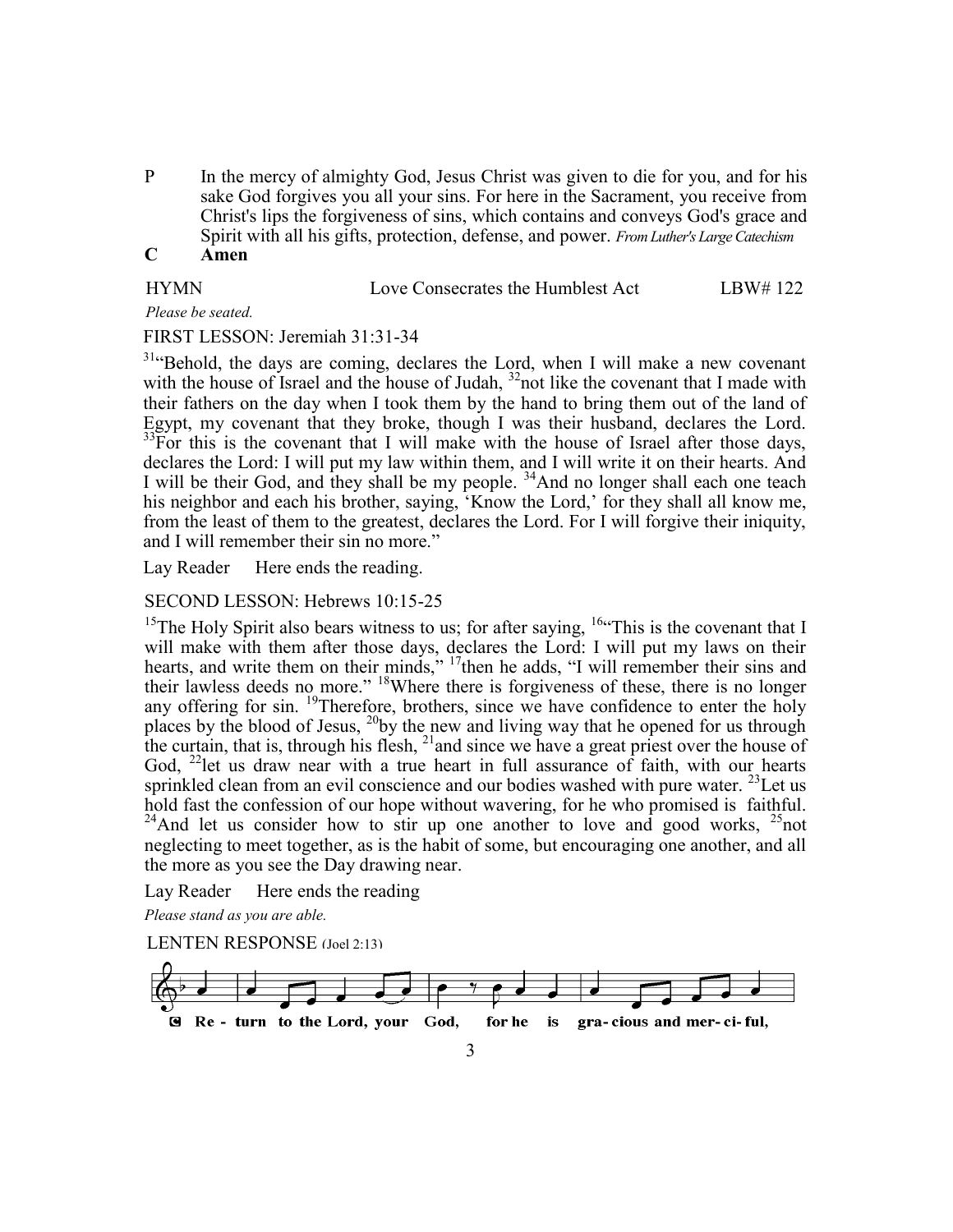

# **C Glory to you, O Lord.**

# GOSPEL: Luke 22:7-20

<sup>7</sup>Then came the day of Unleavened Bread, on which the Passover lamb had to be sacrificed. <sup>8</sup>So Jesus sent Peter and John, saying, "Go and prepare the Passover for us, that we may eat it." <sup>9</sup>They said to him, "Where will you have us prepare it?" <sup>10</sup>He said to them, "Behold, when you have entered the city, a man carrying a jar of water will meet you. Follow him into the house that he enters <sup>11</sup> and tell the master of the house, 'The Teacher says to you, Where is the guest room, where I may eat the Passover with my disciples?' <sup>12</sup>And he will show you a large upper room furnished; prepare it there."  $13$ And they went and found it just as he had told them, and they prepared the Passover.  $14$ And when the hour came, he reclined at table, and the apostles with him.  $15$ And he said to them, "I have earnestly desired to eat this Passover with you before I suffer. <sup>16</sup>For I tell you I will not eat it until it is fulfilled in the kingdom of God."  $^{17}$ And he took a cup, and when he had given thanks he said, "Take this, and divide it among yourselves.  ${}^{18}$ For I tell you that from now on I will not drink of the fruit of the vine until the kingdom of God comes." <sup>19</sup>And he took bread, and when he had given thanks, he broke it and gave it to them, saying, "This is my body, which is given for you. Do this in remembrance of me." <sup>20</sup>And likewise the cup after they had eaten, saying, "This cup that is poured out for you is the new covenant in my blood.

- P The Gospel of the Lord.<br>C Praise to you, O Christ
- **C Praise to you, O Christ.**

*Please be seated.*

SERMON Pastor Heidi Punt

*Please stand as you are able.*

HYMN For the Bread Which You Have Broken LBW# 200

CONFESSION OF FAITH From Luther's Small Catechism: Holy Communion

- P Let us confess our faith in the Father, Son, and Holy Spirit, calling to mind the promises we are given through the Supper of our Lord. What is Holy Communion?
- **C Holy Communion is the body and blood of our Lord Jesus Christ, given with bread and wine, instituted by Christ himself for us to eat and drink.**
- P What benefits do we receive from this sacrament?
- **C The benefits of the sacrament are pointed out by the words, "given and shed for you for the forgiveness of sins." These words assure us that in the sacrament we receive the forgiveness of sins, life, and salvation. For where**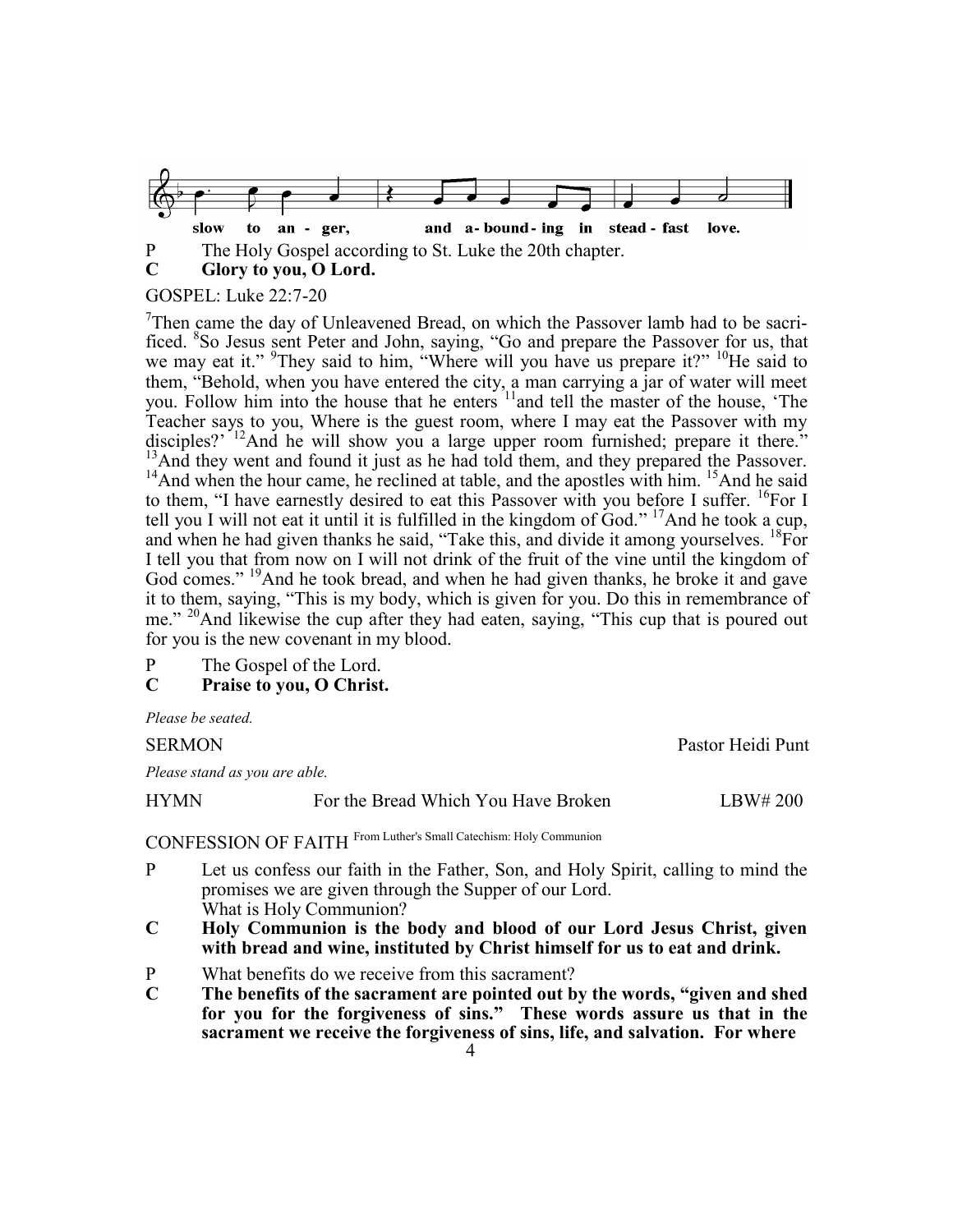**there is forgiveness of sins, there is also life and salvation.**

- P How can eating and drinking do all this?<br>C It is not eating and drinking that does
- **C It is not eating and drinking that does this, but the words "given and shed for you for the forgiveness of sins." These words, along with eating and drinking, are the main thing in the sacrament. And whoever believes these words has exactly what they say, forgiveness of sins.**
- **P**: Upon this affirmation, let us now confess our faith in God and all that God has done, in the words of the Apostles' Creed:
- **C I believe in God the Father almighty, creator of heaven and earth. I believe in Jesus Christ, his only Son our Lord. He was conceived by the power of the Holy Spirit, and born of the virgin Mary. He suffered under Pontius Pilate, was crucified, died, and was buried. He descended into hell\*. On the third day he rose again. He ascended into heaven, and is seated at the right hand of the Father. He will come again to judge the living and the dead. I believe in the Holy Spirit, the holy catholic\*\* Church, the communion of saints, the forgiveness of sins, the resurrection of the body, and the life everlasting. Amen**

*\*Or, He descended to the dead. \*\*Or, the holy Christian Church,*

### THE PRAYERS (1 Timothy 2:1-4)

P Let us pray for the whole people of God in Christ Jesus, and for all people according to their needs.

*After each portion of the prayers:*

P Lord, in your mercy,<br>C hear our praver.

# **C hear our prayer.**

*The prayers conclude:* 

P Into your hands, O Lord, we commend all for whom we pray, trusting in your mercy; through your Son, Jesus Christ our Lord.

# **C Amen**

THE PEACE (John 20:19)

*In an attempt to be vigilant and responsible, please use Hand Sanitizers provided at each entrance.* 

P The peace of the Lord be with you always.

# **C And also with you.**

*Please be seated.*

### PRESENTATION OF THE GIFTS (Psalm 116:12-13, 17-19)

*The Offering is received as the Lord's Table is prepared. All loose offering will go towards the SON Network for the Ukraine. During the month of April, the Benevolence Teaching Moment is on the NALC Disaster Response Fund. Please prayerfully consider giving to the Benevolence Fund.*

ANTHEM At Gethsemane (Leaf) Chancel Choir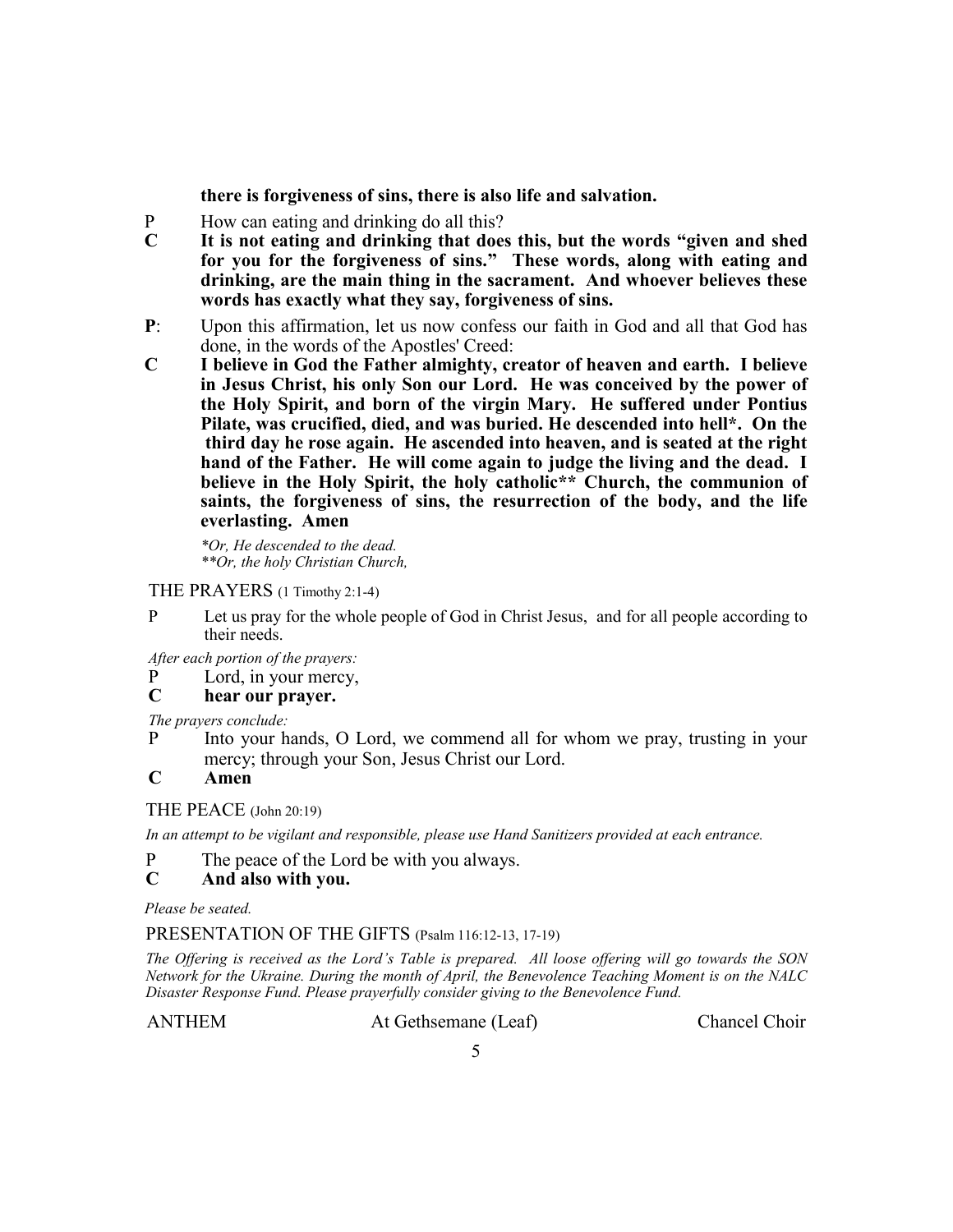*Please stand as you are able.*

# OFFERTORY PRAYER

- P Blessed are you,
- **C O Lord our God, maker of all things. Through your goodness you have blessed us with these gifts. With them we offer ourselves to your service and dedicate our lives to the care and redemption of all that you have made, for the sake of him who gave himself for us, Jesus Christ our Lord. Amen**

WORDS OF INSTITUTION (Matthew 26:26-28; Mark 14:22-24; Luke 22:19-20; 1 Corinthians 11:23-26)

P Blessed are you, Lord of heaven and earth. In mercy for our fallen world you gave your only Son, that all those who believe in him should not perish, but have eternal life. We give thanks to you for the salvation you have prepared for us through Jesus Christ. Send now your Holy Spirit into our hearts, that we may receive our Lord with a living faith as he comes to us in his holy supper.

# **C Amen. Come, Lord Jesus.**

- P In the night in which he was betrayed, our Lord Jesus took bread, and gave thanks; broke it, and gave it to his disciples, saying: Take and eat; this is my body, given for you. Do this for the remembrance of me. Again, after supper, he took the cup, gave thanks, and gave it for all to drink, saying: This cup is the new covenant in my blood, shed for you and for all people for the forgiveness of sin. Do this for the remembrance of me.
- **C Amen**

# THE LORD'S PRAYER (Matthew 6:9-13)

- P Remember us in your Kingdom and teach us to pray:
- **C Our Father, who art in heaven, hallowed be thy name, thy kingdom come, thy will be done, on earth as it is in heaven. Give us this day our daily bread; and forgive us our trespasses, as we forgive those who trespass against us; and lead us not into temptation, but deliver us from evil. For thine is the kingdom, and the power, and the glory, forever and ever. Amen**
- P Tender and merciful God at your feast you yearn to feed us who bring nothing but brokenness. You wish to turn our emptiness into joy and fill us with abundant grace. Create within us anticipation and hunger to gather at your table once again.

*Please be seated.*

COMMUNION (Mark 14:23)

*As the minister gives the bread and wine, and says these words to each communicant:*

The body of Christ, given for you. The blood of Christ, shed for you.

*The communicant may say:* Amen

6  *At Union Lutheran Church the Sacrament of Holy Communion is celebrated each Sunday. All baptized Christians who believe in the real presence of Christ in the Lord's Supper are invited to commune. All who do not commune are invited to come forward to receive a blessing. Please follow the directions of the Ushers. For those who prefer individually sealed units please indicate. Gluten free wafers and grape juice are also available upon request.*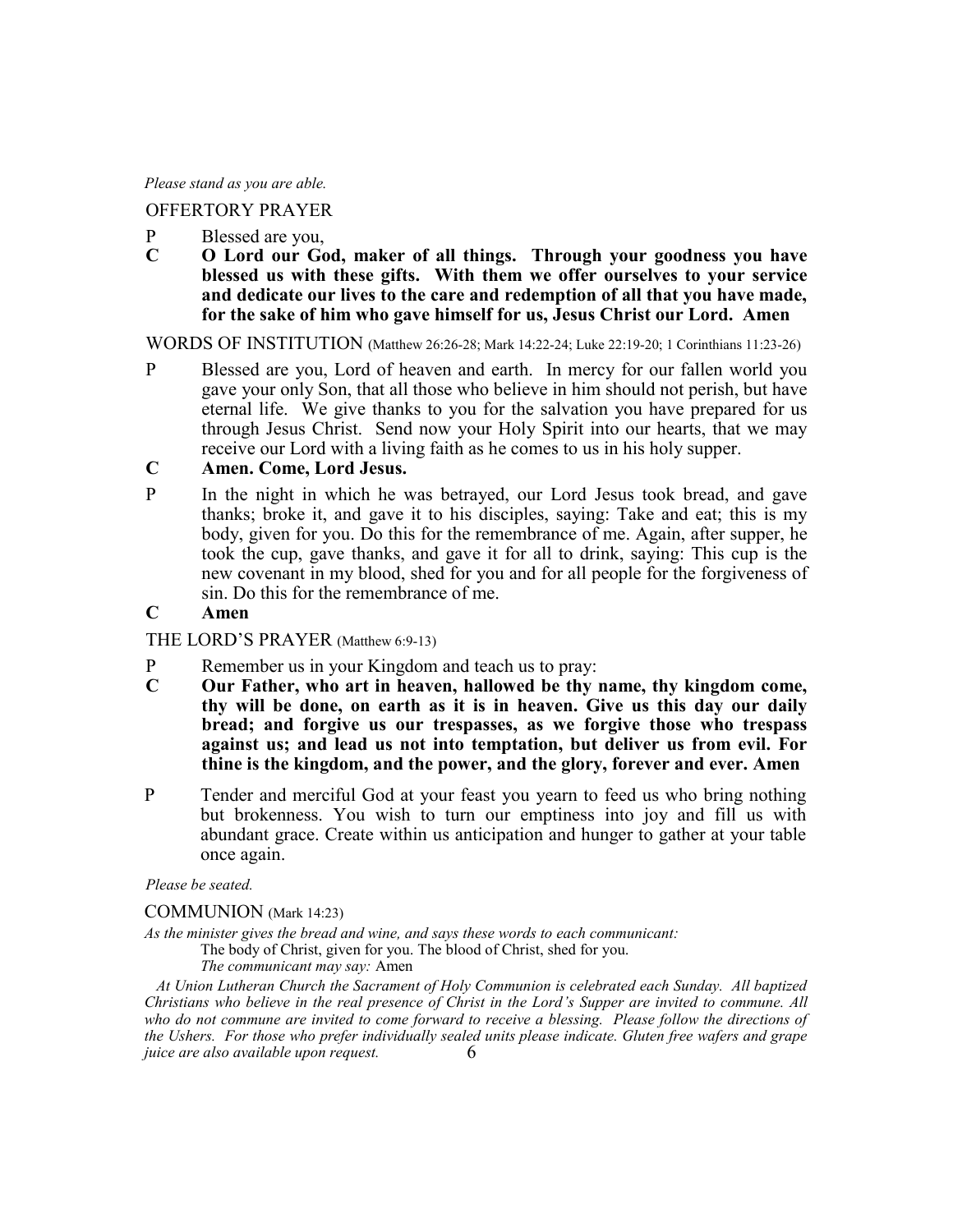#### COMMUNION HYMN Stay Here and Keep Watch WOV# 667

*A time for silent reflection will be offered during Communion.*

*Please stand as you are able.* 

#### CLOSING PRAYER

P The meal is done. The table is cleared. The room is empty. You make your way toward Gethsemane. Lord Jesus, where soldiers will come to capture you. Keep us ever mindful, as your passion and death approach, that your self-sacrificing love is for us. In your most holy name, Father, Son and Holy Spirit, we pray.

# **C Amen**

HYMN Go to Dark Gethsemane (vs. 1-3) LBW# 109

*Please be seated.*

#### STRIPPING OF THE ALTAR *6:30 p.m.*

P Stripping the altar is an ancient custom of the Church done on Maundy Thursday. After the Last Supper, less than 24 hours remained in our Lord's earthly life. Events moved rapidly: prayer in Gethsemane, betrayal by Judas, arrest, mock trial, painful beating, the trudge to Golgatha and execution. As His life was stripped from Him, so we strip our altar of the signs of comfort and life to symbolize His suffering and death.

*As Psalm 22 is chanted, the Chancel and Altar is stripped.*

*STRIPPING OF THE ALTAR is an ancient custom of the Church done on Maundy Thursday. It is symbolic of the humiliation of Jesus at the hands of the soldiers.*

*As Jesus' life was stripped from him, so we strip our altar of the signs of life to symbolize his purposeful, redemptive suffering and death for us.*

*Plants and Vases - New life springing forth. In recognition of Jesus' death, we remove plants and vases from the altar.*

*Candles - Jesus said, "I am the Light of the world." Creation was dark when Jesus suffered, so we extinguish our candles and remove them.*

*Offerings - As Jesus offered his body in sacrifice and was removed from sight in burial, so we remove our offerings.*

*Missal and Stand - As Jesus suffers, joyous songs are not heard. As these sounds of joy are removed from our lips, we remove the missal book and stand.*

*Communion Vessels - Jesus' offered Body and His shed Blood have been given to us in, with, and under the form of bread and wine in this Holy Mystery. As He was removed from us and placed in the grave, so we remove the elements and vessels of this Sacrament.*

*Altar Linens and Paraments - As our King's body was stripped in crucifixion, so our altar is stripped of its coverings.*

*Vestments - As Christ is stripped of his identity and crucified as a common criminal, we remove the vestments of the ordained.*

7 *Paschal Candle - The Paschal candle is carried from the baptismal font to the Narthex where it is extinguished. There is no benediction or postlude at the end of this service, which indicates that the service of the Three Days has not concluded.*